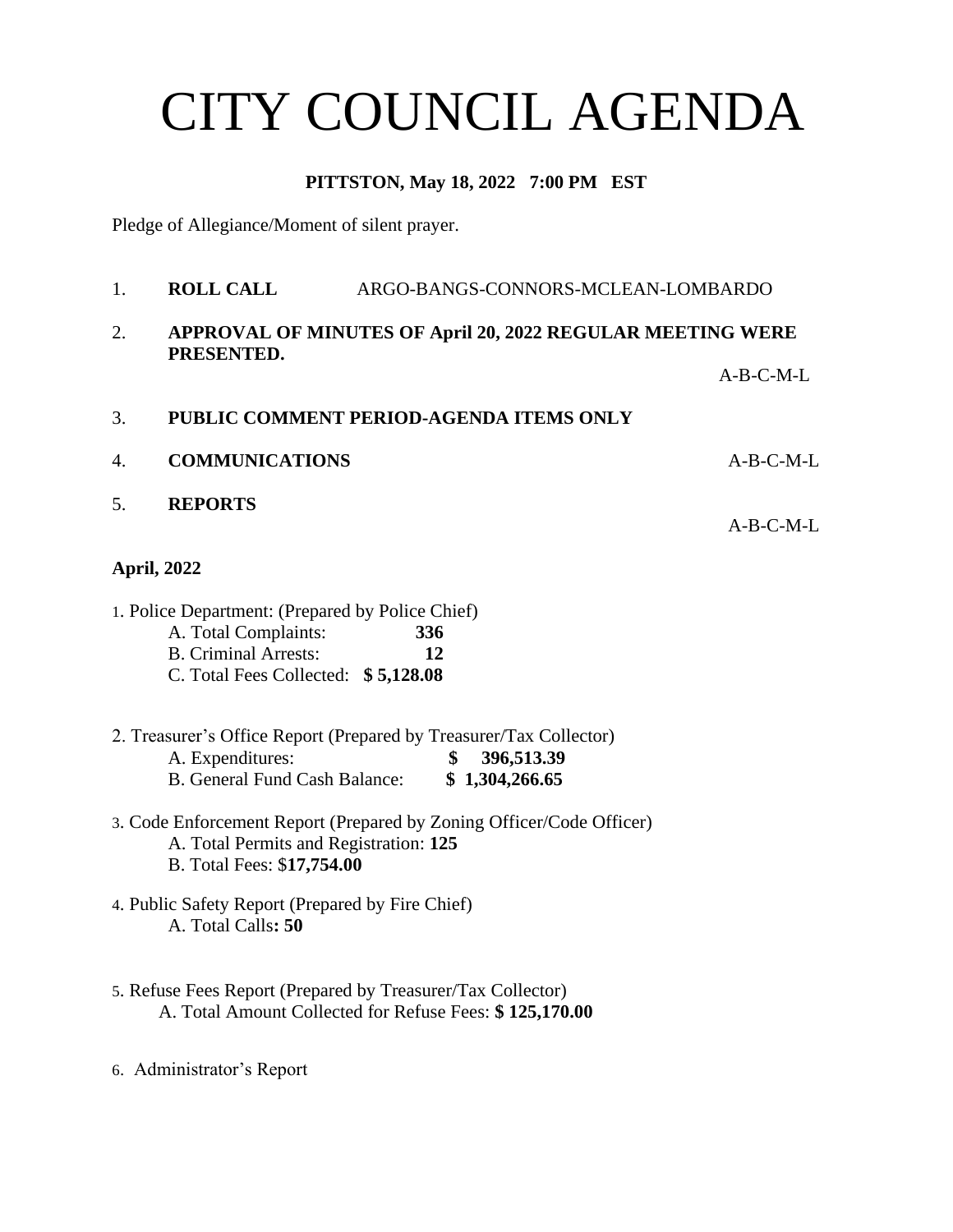**6. RESOLUTIONS**

**Resolution 12724** - Appointment of Special Police Officers.

**Resolution 12725**- Transfer of Funds and Approval of Treasurer's Report.

**Resolution 12726** - A Resolution of the City Council of the City of Pittston, Luzerne County, Pennsylvania, approving a 2022-2023 Winter Service Agreement with PENNDOT for winter roadway maintenance.

**Resolution 12727** - The City Council of the City of Pittston approves the contract extension with Bovani Towing and Service, Inc. for the vehicle towing services for the City of Pittston and authorizes the appropriate City officials upon approval of the City Solicitor to execute an extension to the current Agreement with Bovani Towing and Service Inc.

A-B-C-M-L

**Resolution 12728** - A Resolution of the City Council of the City of Pittston, Luzerne County, Pennsylvania, providing supplemental budget authority and appropriations for the Fiscal Year 2022 General Fund budget due to unanticipated expenditures**.** 

A-B-C-M-L

A-B-C-M-L

**Resolution 12729** - A Resolution of the City Council of the City of Pittston, Luzerne County, Pennsylvania, approving an emergency contract for the repaving of Laurie Lane and appropriating for the same.

**Resolution 12730 -** A Resolution of the City Council of the City of Pittston, Luzerne County, Pennsylvania, authorizing and appropriating for a contract for the recycling of glass; authorizing the application for partial reimbursement for associated costs from a grant program administered by the County of Luzerne, and authorizing the development of a single stream glass drop off recycling program for the City of Pittston.

 $A-B-C-M-I$ .

 $A-B-C-M-I$ .

**Resolution 12731** - The City Council of the City of Pittston desires to make the proposed revision to move \$22,590 from Foreclosure Prevention to the Lincoln Heights HVAC project for Fiscal Year 2020.

**Resolution 12732 -** A Resolution of the City Council of the City of Pittston, Luzerne County, Pennsylvania, providing supplemental budget authority and appropriations for the Fiscal Year 2022 Capital Construction Fund to remit payment of engineering services for the North Main Street "Streetscape" Project and for inspection and mapping of the sanitary sewer system**.**

### A-B-C-M-L

A-B-C-M-L

A-B-C-M-L